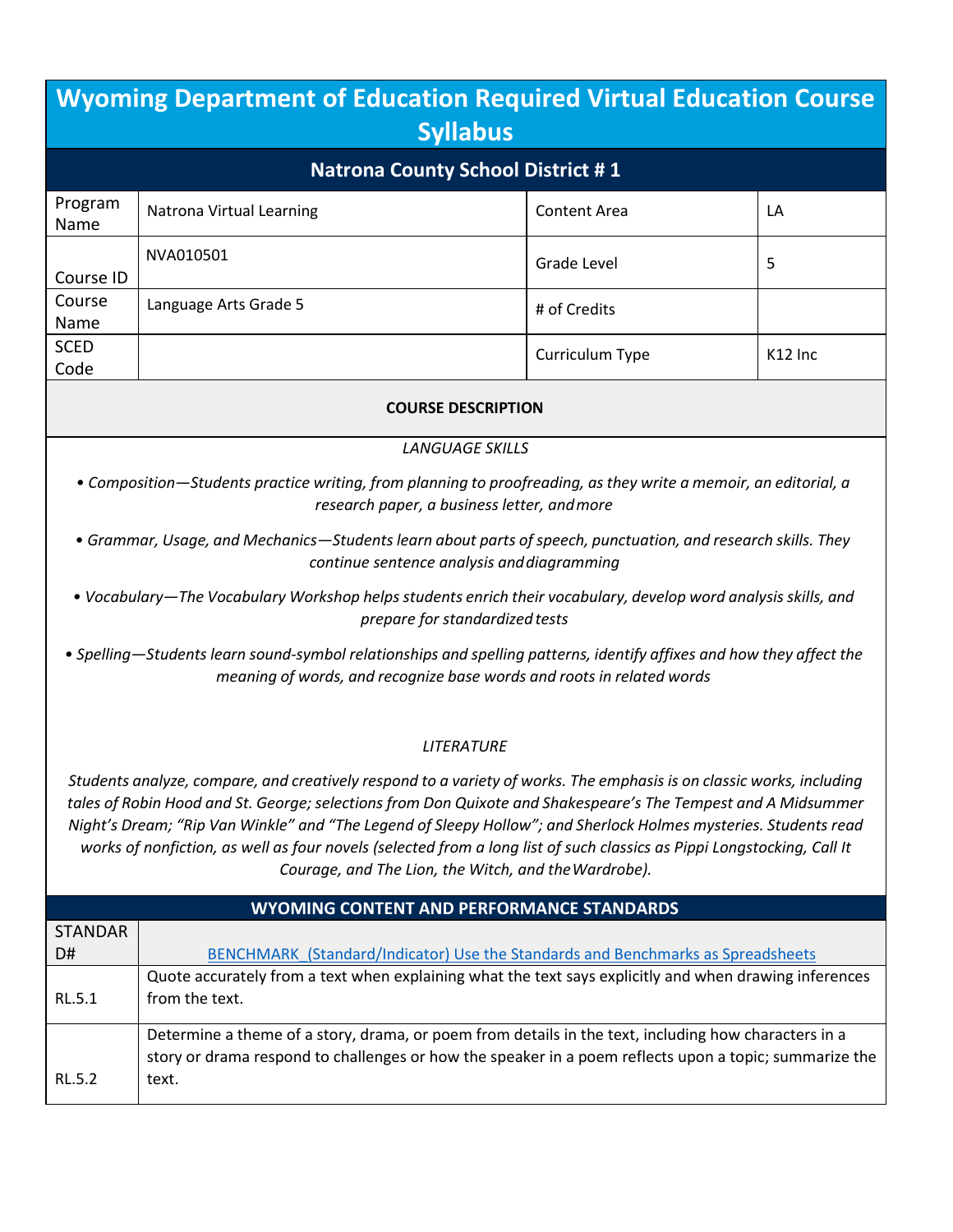| RL.5.3        | Compare and contrast two or more characters, settings, or events in a story or drama, drawing on<br>specific details in the text (e.g., how characters interact).                                                            |
|---------------|------------------------------------------------------------------------------------------------------------------------------------------------------------------------------------------------------------------------------|
| <b>RL.5.4</b> | Determine the meaning of words and phrases as they are used in a text, including figurative language<br>such as metaphors and similes.                                                                                       |
| <b>RL.5.5</b> | Explain how a series of chapters, scenes, or stanzas fits together to provide the overall structure of a<br>particular story, drama, or poem.                                                                                |
| <b>RL.5.6</b> | Describe how a narrator's or speaker's point of view influences how events are described.                                                                                                                                    |
| RL.5.7        | Analyze how visual and multimedia elements contribute to the meaning, tone, or beauty of a text (e.g.,<br>graphic novel, multimedia presentation of fiction, folktale, myth, poem).                                          |
| <b>RL.5.8</b> | (Not applicable to literature)                                                                                                                                                                                               |
| RL.5.9        | Compare and contrast stories in the same genre (e.g., mysteries and adventure stories) on their<br>approaches to similar themes and topics.                                                                                  |
| RL.5.10       | By the end of the year, read and comprehend literature, including stories, dramas, and poetry, at the<br>high end of the grades 4-5 text complexity band independently and proficiently.                                     |
| RI.5.1        | Quote accurately from a text when explaining what the text says explicitly and when drawing inferences<br>from the text.                                                                                                     |
| RI.5.2        | Determine two or more main ideas of a text and explain how they are supported by key details;<br>summarize the text.                                                                                                         |
| RI.5.3        | Explain the relationships or interactions between two or more individuals, events, ideas, or concepts in a<br>historical, scientific, or technical text based on specific information in the text.                           |
| RI.5.4        | Determine the meaning of general academic and domain-specific words and phrases in a text relevant to<br>a grade 5 topic or subject area.                                                                                    |
| RI.5.5        | Compare and contrast the overall structure (e.g., chronology, comparison, cause/effect,<br>problem/solution) of events, ideas, concepts, or information in two or more texts.                                                |
| RI.5.6        | Analyze multiple accounts of the same event or topic, noting important similarities and differences in<br>the point of view they represent.                                                                                  |
| RI.5.7        | Draw on information from multiple print or digital sources, demonstrating the ability to locate an answer<br>to a question quickly or to solve a problem efficiently.                                                        |
| RI.5.8        | Explain how an author uses reasons and evidence to support particular points in a text, identifying which<br>reasons and evidence support which point(s).                                                                    |
| RI.5.9        | Integrate information from several texts on the same topic in order to write or speak about the subject<br>knowledgeably.                                                                                                    |
| RI.5.10       | By the end of the year, read and comprehend informational texts, including history/social studies,<br>science, and technical texts, at the high end of the grades 4-5 text complexity band independently and<br>proficiently |
| RF.5.3        | Know and apply grade-level phonics and word analysis skills in decoding words.                                                                                                                                               |

 $\overline{1}$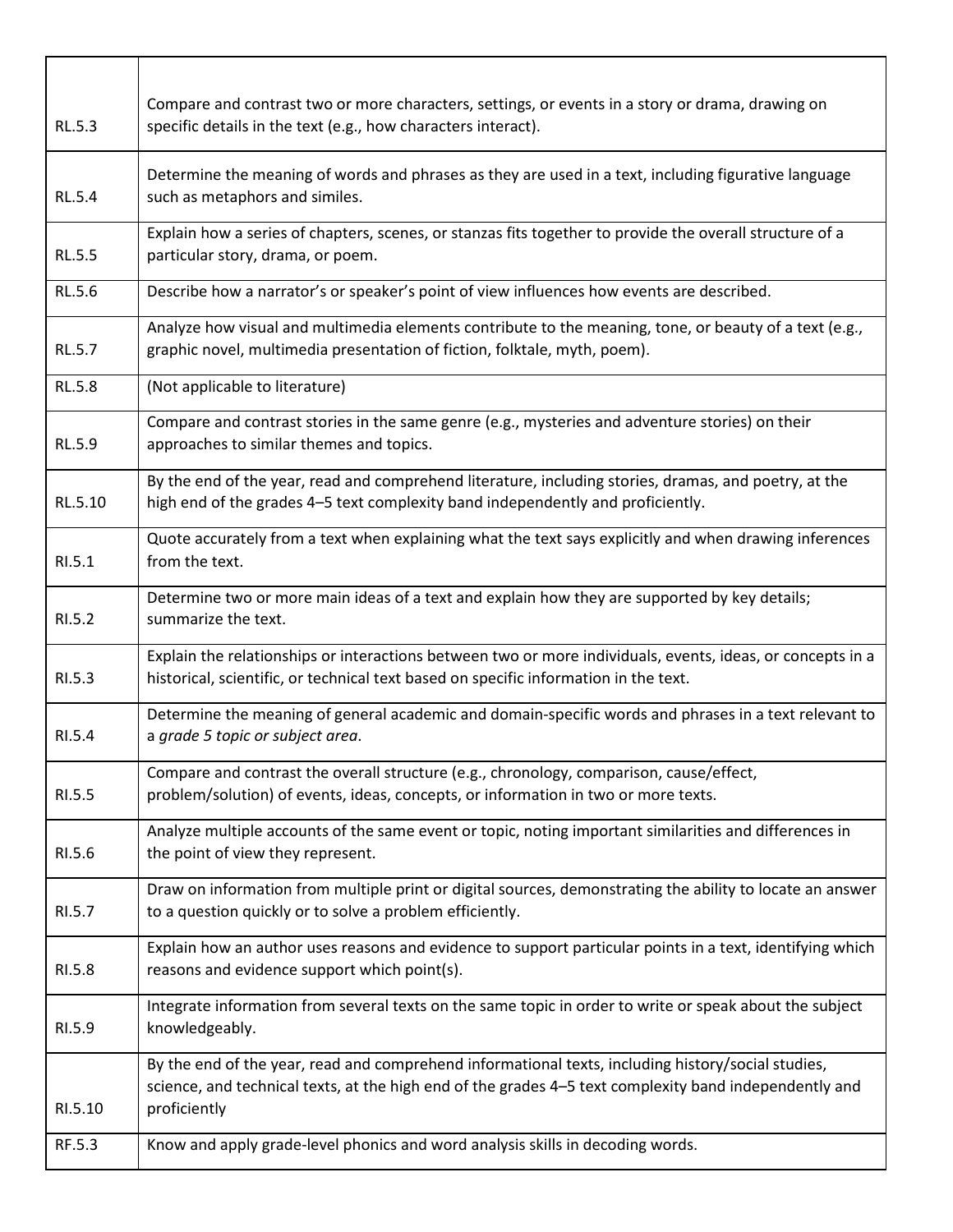|          | a. Use combined knowledge of all letter-sound correspondences, syllabication patterns, and morphology                                                                                                                         |  |  |
|----------|-------------------------------------------------------------------------------------------------------------------------------------------------------------------------------------------------------------------------------|--|--|
| RF.5.3.a | (e.g., roots and affixes) to read accurately unfamiliar multisyllabic words in context and out of context.                                                                                                                    |  |  |
| RF.5.4   | Read with sufficient accuracy and fluency to support comprehension.                                                                                                                                                           |  |  |
| RF.5.4.a | a. Read on-level text with purpose and understanding.                                                                                                                                                                         |  |  |
| RF.5.4.b | b. Read on-level prose and poetry orally with accuracy, appropriate rate, and expression on successive<br>readings.                                                                                                           |  |  |
| RF.5.4.c | c. Use context to confirm or self-correct word recognition and understanding, rereading as necessary                                                                                                                          |  |  |
| W.5.1    | Write opinion pieces on topics or texts, supporting a point of view with reasons and information.                                                                                                                             |  |  |
|          | a. Introduce a topic or text clearly, state an opinion, and create an organizational structure in which                                                                                                                       |  |  |
| W.5.1.a  | ideas are logically grouped to support the writer's purpose.                                                                                                                                                                  |  |  |
| W.5.1.b  | b. Provide logically ordered reasons that are supported by facts and details.                                                                                                                                                 |  |  |
| W.5.1.c  | c. Link opinion and reasons using words, phrases, and clauses (e.g., consequently, specifically).                                                                                                                             |  |  |
| W.5.1.d  | d. Provide a concluding statement or section related to the opinion presented.                                                                                                                                                |  |  |
| W.5.2    | Write informative/explanatory texts to examine a topic and convey ideas and information clearly.                                                                                                                              |  |  |
| W.5.2.a  | a. Introduce a topic clearly, provide a general observation and focus, and group related information<br>logically; include formatting (e.g., headings), illustrations, and multimedia when useful to aiding<br>comprehension. |  |  |
| W.5.2.b  | b. Develop the topic with facts, definitions, concrete details, quotations, or other information and<br>examples related to the topic.                                                                                        |  |  |
| W.5.2.c  | c. Link ideas within and across categories of information using words, phrases, and clauses (e.g., in<br>contrast, especially).                                                                                               |  |  |
| W.5.2.d  | d. Use precise language and domain-specific vocabulary to inform about or explain the topic.                                                                                                                                  |  |  |
| W.5.2.e  | e. Provide a concluding statement or section related to the information or explanation presented.                                                                                                                             |  |  |
| W.5.3    | Write narratives to develop real or imagined experiences or events using effective technique, descriptive<br>details, and clear event sequences.                                                                              |  |  |
| W.5.3.a  | a. Orient the reader by establishing a situation and introducing a narrator and/or characters; organize an<br>event sequence that unfolds naturally.                                                                          |  |  |
| W.5.3.b  | b. Use narrative techniques, such as dialogue, description, and pacing, to develop experiences and<br>events or show the responses of characters to situations.                                                               |  |  |
| W.5.3.c  | c. Use a variety of transitional words, phrases, and clauses to manage the sequence of events.                                                                                                                                |  |  |
| W.5.3.d  | d. Use concrete words and phrases and sensory details to convey experiences and events precisely.                                                                                                                             |  |  |
| W.5.3.e  | e. Provide a conclusion that follows from the narrated experiences or events.                                                                                                                                                 |  |  |
| W.5.4    | Produce clear and coherent writing in which the development and organization are appropriate to task,<br>purpose, and audience. (Grade-specific expectations for writing types are defined in standards 1-3<br>above.)        |  |  |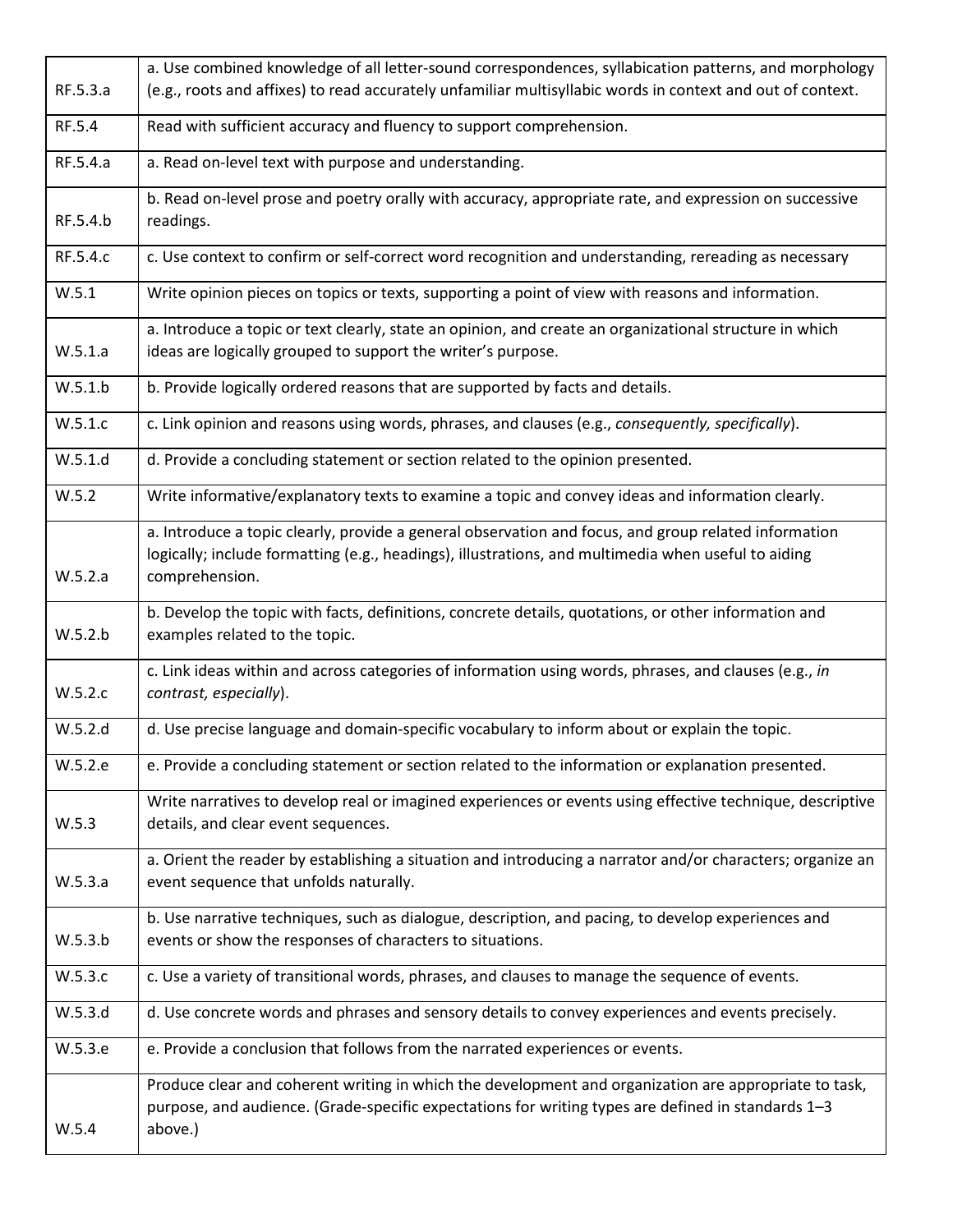|          | With guidance and support from peers and adults, develop and strengthen writing as needed by                             |
|----------|--------------------------------------------------------------------------------------------------------------------------|
|          | planning, revising, editing, rewriting, or trying a new approach. (Editing for conventions should                        |
| W.5.5    | demonstrate command of Language standards 1–3 up to and including grade 5 on pages 28 and 29.)                           |
|          | With some guidance and support from adults, use technology, including the Internet, to produce and                       |
|          | publish writing as well as to interact and collaborate with others; demonstrate sufficient command of                    |
| W.5.6    | keyboarding skills to type a minimum of two pages in a single sitting.                                                   |
|          | Conduct short research projects that use several sources to build knowledge through investigation of                     |
| W.1.7    | different aspects of a topic.                                                                                            |
|          | Recall relevant information from experiences or gather relevant information from print and digital                       |
| W.1.8    | sources; summarize or paraphrase information in notes and finished work, and provide a list of sources.                  |
| W.5.9    | Draw evidence from literary or informational texts to support analysis, reflection, and research.                        |
|          | a. Apply grade 5 Reading standards to literature (e.g., "Compare and contrast two or more characters,                    |
| W.5.9.a  | settings, or events in a story or a drama, drawing on specific details in the text [e.g., how characters<br>interact]"). |
|          | b. Apply grade 5 Reading standards to informational texts (e.g., "Explain how an author uses reasons                     |
|          | and evidence to support particular points in a text, identifying which reasons and evidence support                      |
| W.5.9.b  | which point[s]").                                                                                                        |
|          | Write routinely over extended time frames (time for research, reflection, and revision) and shorter time                 |
| W.5.10   | frames (a single sitting or a day or two) for a range of discipline-specific tasks, purposes, and audiences.             |
|          |                                                                                                                          |
|          | Engage effectively in a range of collaborative discussions (one-on-one, in groups, and teacherled) with                  |
| SL.5.1   | diverse partners on grade 5 topics and texts, building on others' ideas and expressing their own clearly.                |
|          | a. Come to discussions prepared, having read or studied required material; explicitly draw on that                       |
| SL.5.1.a | preparation and other information known about the topic to explore ideas under discussion.                               |
| SL.5.1.b | b. Follow agreed-upon rules for discussions and carry out assigned roles.                                                |
|          | c. Pose and respond to specific questions by making comments that contribute to the discussion and                       |
| SL.5.1.c | elaborate on the remarks of others.                                                                                      |
|          | d. Review the key ideas expressed and draw conclusions in light of information and knowledge gained                      |
| SL.5.1.d | from the discussions.                                                                                                    |
|          |                                                                                                                          |
|          | Summarize a written text read aloud or information presented in diverse media and formats, including                     |
| SL.5.2   | visually, quantitatively, and orally.                                                                                    |
|          | Summarize the points a speaker makes and explain how each claim is supported by reasons and                              |
| SL.5.3   | evidence.                                                                                                                |
|          | Report on a topic or text or present an opinion, sequencing ideas logically and using appropriate facts                  |
|          | and relevant, descriptive details to support main ideas or themes; speak clearly at an understandable                    |
| SL.5.4   | pace.                                                                                                                    |
|          |                                                                                                                          |
|          | Include multimedia components (e.g., graphics, sound) and visual displays in presentations when                          |
| SL.5.5   | appropriate to enhance the development of main ideas or themes.                                                          |
|          | Adapt speech to a variety of contexts and tasks, using formal English when appropriate to task and                       |
| SL.5.6   | situation. (See grade 5 Language standards 1 and 3 on pages 28 and 29 for specific expectations.)                        |
|          |                                                                                                                          |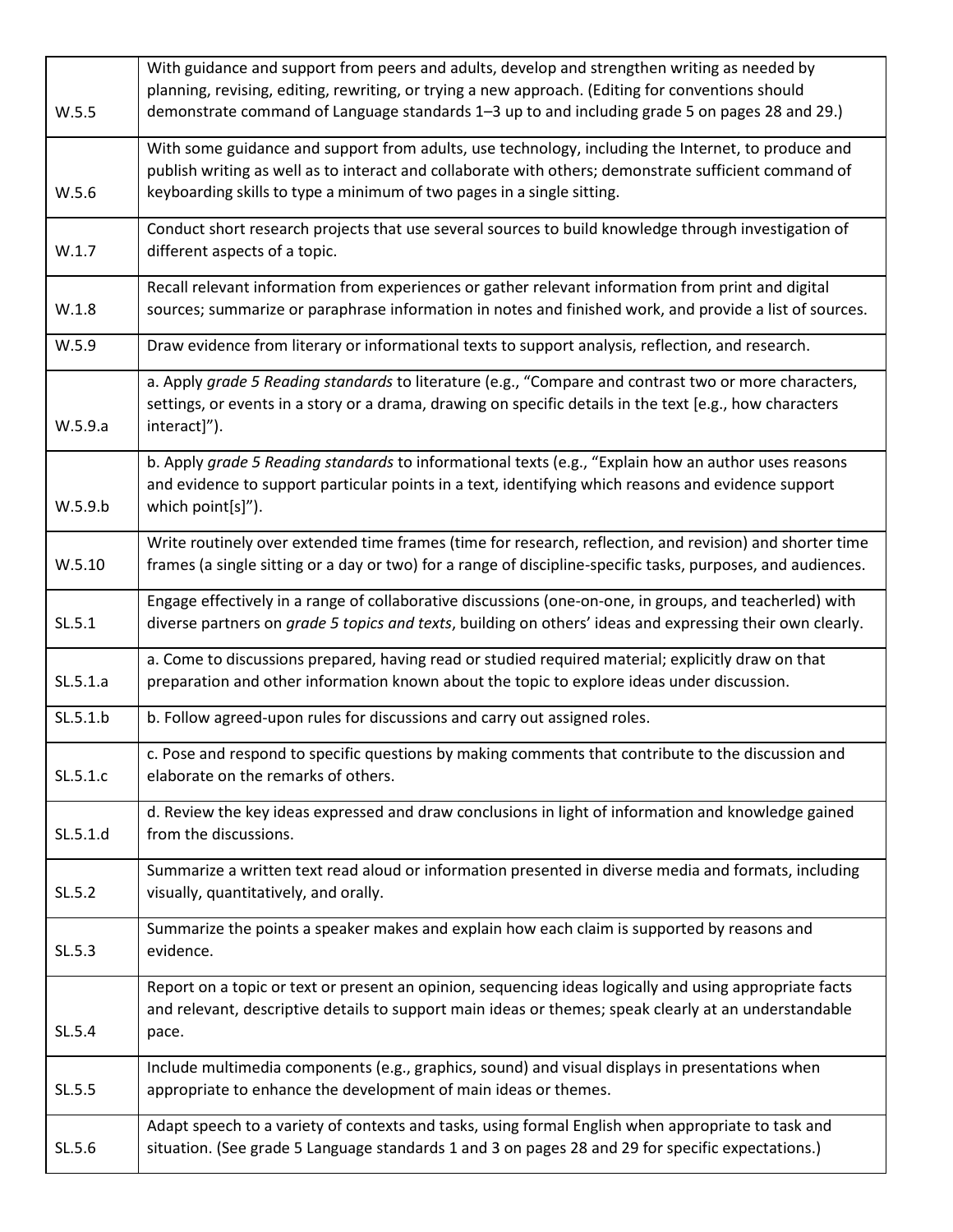|         | Demonstrate command of the conventions of standard English grammar and usage when writing or                                                                                                                                |  |  |
|---------|-----------------------------------------------------------------------------------------------------------------------------------------------------------------------------------------------------------------------------|--|--|
| L.5.1   | speaking.                                                                                                                                                                                                                   |  |  |
| L.5.1.a | a. Explain the function of conjunctions, prepositions, and interjections in general and their function in<br>particular sentences.                                                                                          |  |  |
| L.5.1.b | b. Form and use the perfect (e.g., I had walked; I have walked; I will have walked) verb tenses.                                                                                                                            |  |  |
| L.5.1.c | c. Use verb tense to convey various times, sequences, states, and conditions.                                                                                                                                               |  |  |
| L.5.1.d | d. Recognize and correct inappropriate shifts in verb tense.                                                                                                                                                                |  |  |
| L.5.1.e | e. Use correlative conjunctions (e.g., either/or, neither/nor).                                                                                                                                                             |  |  |
| L.5.2   | Demonstrate command of the conventions of standard English capitalization, punctuation, and spelling<br>when writing.                                                                                                       |  |  |
| L.5.2.a | a. Use punctuation to separate items in a series.                                                                                                                                                                           |  |  |
| L.5.2.b | b. Use a comma to separate an introductory element from the rest of the sentence.                                                                                                                                           |  |  |
| L.5.2.c | c. Use a comma to set off the words yes and no (e.g., Yes, thank you), to set off a tag question from the<br>rest of the sentence (e.g., It's true, isn't it?), and to indicate direct address (e.g., Is that you, Steve?). |  |  |
| L.5.2.d | d. Use underlining, quotation marks, or italics to indicate titles of works.                                                                                                                                                |  |  |
| L.5.2.e | e. Spell grade-appropriate words correctly, consulting references as needed.                                                                                                                                                |  |  |
| L.5.3   | Use knowledge of language and its conventions when writing, speaking, reading, or listening.                                                                                                                                |  |  |
| L.5.3.a | a. Expand, combine, and reduce sentences for meaning, reader/listener interest, and style.                                                                                                                                  |  |  |
| L.5.3.b | b. Compare and contrast the varieties of English (e.g., dialects, registers) used in stories, dramas, or<br>poems.                                                                                                          |  |  |
| L.5.4   | Determine or clarify the meaning of unknown and multiple-meaning words and phrases based on grade<br>5 reading and content, choosing flexibly from a range of strategies.                                                   |  |  |
| L.5.4.a | a. Use context (e.g., cause/effect relationships and comparisons in text) as a clue to the meaning of a<br>word or phrase.                                                                                                  |  |  |
| L.5.4.b | b. Use common, grade-appropriate Greek and Latin affixes and roots as clues to the meaning of a word<br>(e.g., photograph, photosynthesis).                                                                                 |  |  |
| L.5.4.c | c. Consult reference materials (e.g., dictionaries, glossaries, thesauruses), both print and digital, to find<br>the pronunciation and determine or clarify the precise meaning of key words and phrases.                   |  |  |
| L.5.5   | Demonstrate understanding of figurative language, word relationships, and nuances in word meanings.                                                                                                                         |  |  |
| L.5.5.a | a. Interpret figurative language, including similes and metaphors, in context.                                                                                                                                              |  |  |
| L.5.5.b | b. Recognize and explain the meaning of common idioms, adages, and proverbs.                                                                                                                                                |  |  |
| L.5.5.c | c. Use the relationship between particular words (e.g., synonyms, antonyms, homographs) to better<br>understand each of the words.                                                                                          |  |  |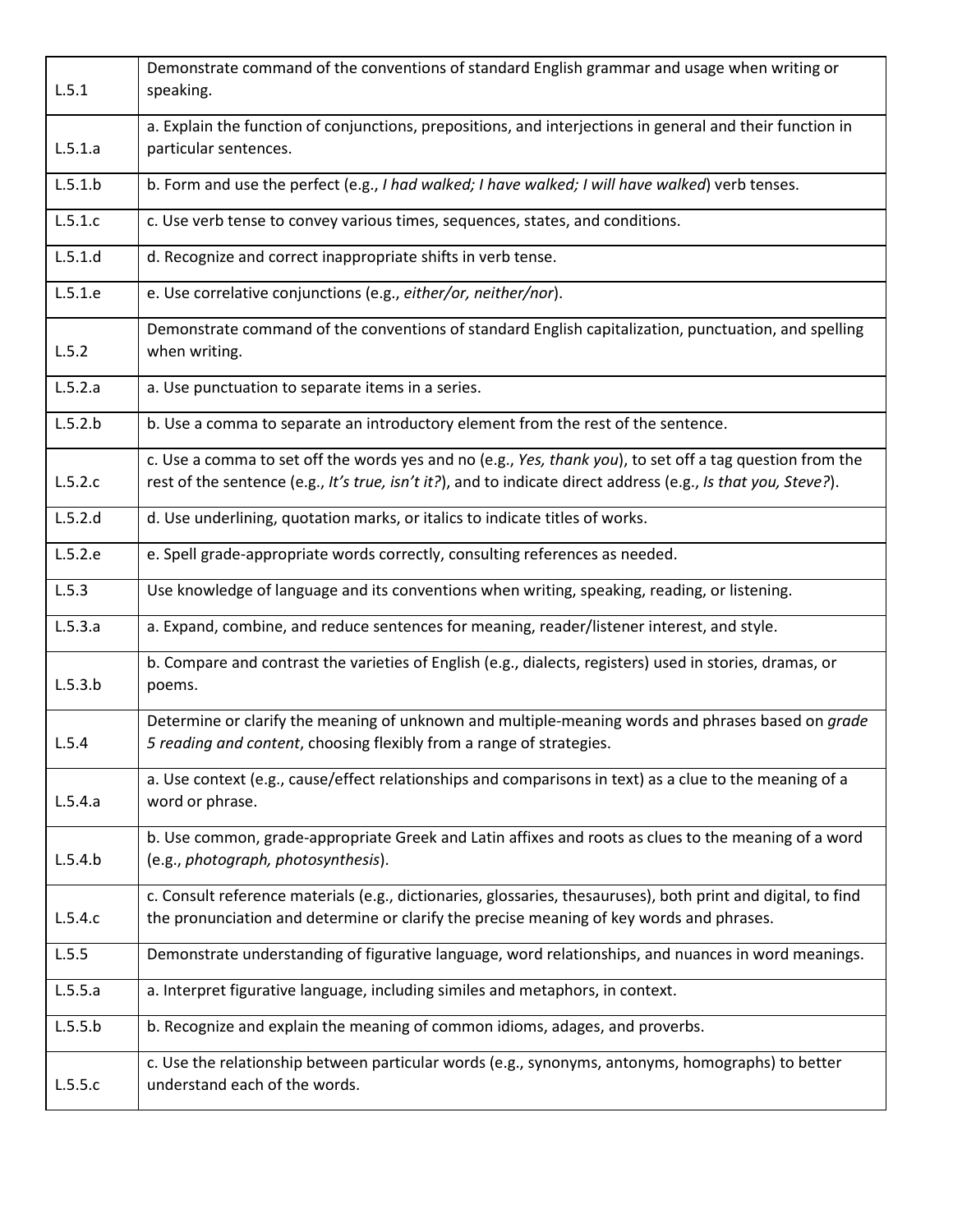L.5.6 Acquire and use accurately grade-appropriate general academic and domain-specific words and phrases, including those that signal contrast, addition, and other logical relationships (e.g., *however, although, nevertheless, similarly, moreover, in addition*).

| <b>UNIT OUTLINE</b>                                | STANDARD#                                                                                 | <b>OUTCOMES</b><br>OBJECTIVES/STUDENT CENTERED GOALS                                                                                                                                                                                                                                                                                                     |
|----------------------------------------------------|-------------------------------------------------------------------------------------------|----------------------------------------------------------------------------------------------------------------------------------------------------------------------------------------------------------------------------------------------------------------------------------------------------------------------------------------------------------|
| <b>Spelling</b><br><b>Unit 1-36</b><br>Lessons 180 | L.5.2.e, L.5.4.b                                                                          | Spell the words correctly.<br>Use knowledge of the prefixes uni-, quad-, oct-, kilo-,<br>milli-, super-, tele-, multi-, and micro- out-, over-, ir-,<br>im-, and il- to determine the meaning of words.<br>Use knowledge of the suffixes -eer, -ess,- ical, -less, and<br>-ify , or, -ary, -ant, -worthy, and -wardto determine the<br>meaning of words. |
|                                                    |                                                                                           | Use grade-appropriate vocabulary words.                                                                                                                                                                                                                                                                                                                  |
|                                                    |                                                                                           | Identify the meaning of grade level words.                                                                                                                                                                                                                                                                                                               |
|                                                    |                                                                                           | Identify appropriate use for multiple-meaning words.                                                                                                                                                                                                                                                                                                     |
|                                                    |                                                                                           | Write sentences to answer questions on a reading<br>selection that uses the words in context.                                                                                                                                                                                                                                                            |
|                                                    |                                                                                           | Identify synonyms and antonyms of given words.                                                                                                                                                                                                                                                                                                           |
|                                                    | L.5.4<br>L.5.4.a<br>L.5.4.b<br>L.5.4.c<br>L.5.5<br>L.5.5.a<br>L.5.5.b<br>L.5.5.c<br>L.5.6 | Understand and apply the definitions of given words.                                                                                                                                                                                                                                                                                                     |
| <b>Vocabulary</b>                                  |                                                                                           | Write original sentences that use words correctly in<br>context.                                                                                                                                                                                                                                                                                         |
| <b>Unit 1-20</b><br>Lessons 80                     |                                                                                           | Make connections between words and ideas.                                                                                                                                                                                                                                                                                                                |
|                                                    |                                                                                           | Use context clues to determine the meaning of unknown<br>words.                                                                                                                                                                                                                                                                                          |
|                                                    |                                                                                           | Use Greek and Latin roots and affixes to determine the<br>meaning of unknown words.                                                                                                                                                                                                                                                                      |
|                                                    |                                                                                           | Use print and digital dictionaries, thesauruses, and<br>glossaries to find the pronunciation and meaning of<br>unknown words.                                                                                                                                                                                                                            |
|                                                    |                                                                                           | Use print and digital dictionaries and thesauruses to<br>determine the most accurate meaning of a given word.                                                                                                                                                                                                                                            |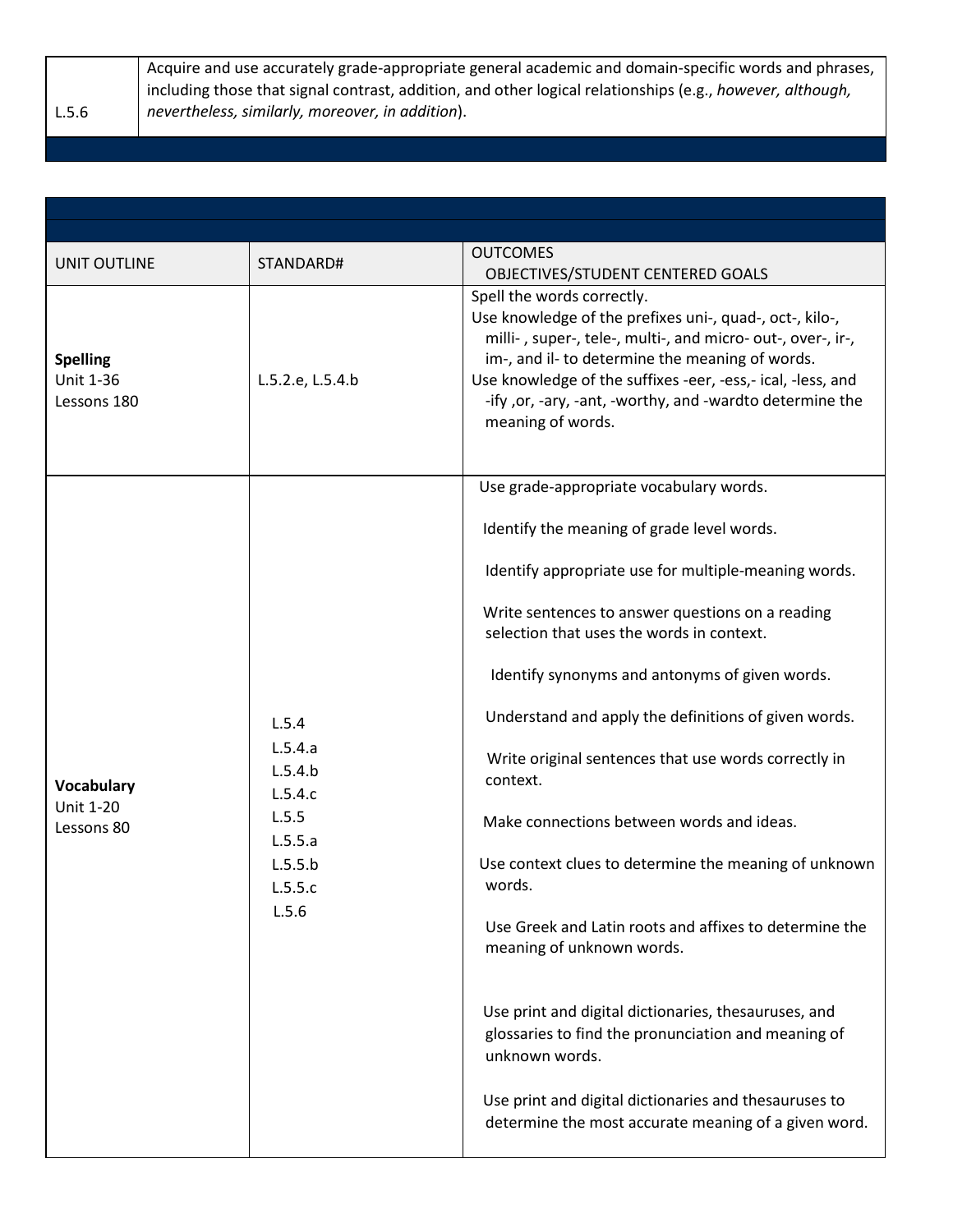|                                           |             | Identify and explain figurative language, word               |
|-------------------------------------------|-------------|--------------------------------------------------------------|
|                                           |             | relationships, and nuance in words.                          |
|                                           |             |                                                              |
|                                           |             | Identify and explain similes.                                |
|                                           |             | Identify and explain metaphors.                              |
|                                           |             | Identify and explain figurative language.                    |
|                                           |             | Identify and explain idioms.                                 |
|                                           |             | Identify and explain adages and proverbs.                    |
|                                           |             | Use synonyms to better understand vocabulary words.          |
|                                           |             | Use antonyms to better understand vocabulary words.          |
|                                           |             | Use homographs to better understand vocabulary<br>words.     |
|                                           |             | Identify the relationship between two words.                 |
|                                           |             | Use grade appropriate vocabulary words.                      |
|                                           |             | Use grade-appropriate, content-specific vocabulary<br>words. |
|                                           | L.5.1       | Recognize that the writing process is made up of stages.     |
| Language Skills 5                         | $L.5.1.a-e$ |                                                              |
| Composition                               | L.5.2       | Explore the writing process.                                 |
| Unit 1: Use Technology to                 | $L.5.2.a-e$ |                                                              |
| Write                                     | L.5.3       | Revise using feedback from adults.                           |
| Lessons 1-3                               |             |                                                              |
| Unit 2: Writing a Memoir                  | L.5.3.a     | Use guidance from adults and peers to revise writing.        |
| Lessons 1-8<br>Unit 3: Writing a Research | L.5.4.c     |                                                              |
| Paper                                     | L.5.6       | Revise using feedback.                                       |
| Lessons 1-10                              | SL.5.4      |                                                              |
| Unit 4: Writing to a                      | SL.5.6      | Use technology to revise and edit a document.                |
| Prompt                                    | SL.5.2      |                                                              |
| Lessons 1-6                               | SL.5.3      | Use technology to collaborate with others.                   |
| Unit 5: Writing an                        | W.5.2       |                                                              |
| Editorial                                 | W.5.2.a     | Type at least one page in a single sitting                   |
| Lessons 1-8                               | W.5.2a-e    |                                                              |
| Unit 6: Writing a Speech                  | W.5.4       | Type at least two pages in one sitting.                      |
| Lessons 1-4                               | W.5.5       |                                                              |
| Unit 7: Writing Business                  | W.5.6       | Student will also finalize their memoir and show ability to: |
| Letters<br>Lessons 1-4                    | W.5.9       |                                                              |
| Unit 8: Writing a Compare                 | W5.9.b      | Proofread the memoir to correct errors in grammar,           |
| and Contrast Essay                        | W.5.10      | punctuation, and spelling.                                   |
| Lessons 1-6                               | RI.5.1      |                                                              |
|                                           | RI.5.4      | Publish the memoir.                                          |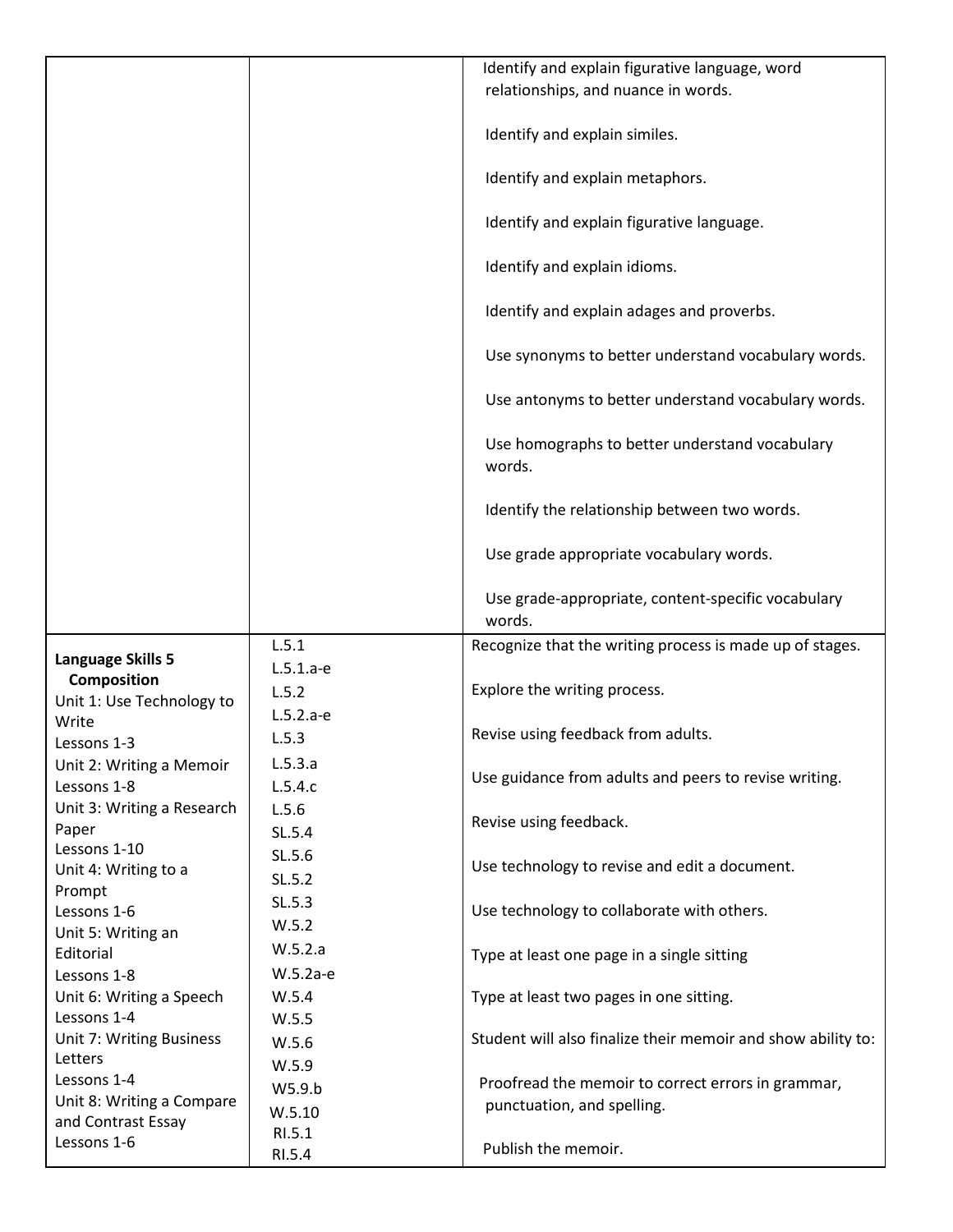| Unit 9: Writing a                 | RI.5.5           |                                                                                                       |
|-----------------------------------|------------------|-------------------------------------------------------------------------------------------------------|
| <b>Character Sketch</b>           | RI.5.6           | Write sentences that relate to and support the topic of                                               |
| Lessons 1-8<br>Unit 10: Writing a | RI.5.7           | the memoir.                                                                                           |
| Research Paper 2                  | RI.5.8<br>RI.5.9 | Use details and precise words to create images in the                                                 |
| Lessons 1-10                      | RI.5.10          | reader's mind.                                                                                        |
| Unit 11: Writing a Short          |                  |                                                                                                       |
| Story<br>Lessons 1-8              |                  | Write a paper with few or no mistakes in spelling,<br>grammar, usage and mechanics.                   |
|                                   |                  |                                                                                                       |
|                                   |                  | Identify and use the steps in the writing process:<br>pre-writing, writing, and revising.             |
|                                   |                  | Edit and proofread the research paper.                                                                |
|                                   |                  | Choose a title for the paper.                                                                         |
|                                   |                  | Make a final copy of the research paper for publication.                                              |
|                                   |                  | Write a well organized and focused report.                                                            |
|                                   |                  | Write a report with few to no errors in grammar, usage,<br>mechanics, and spelling.                   |
|                                   |                  | Type at least two pages in one sitting.                                                               |
|                                   |                  | Identify the elements of expository writing.                                                          |
|                                   |                  | Identify elements of a paragraph: topic sentence, body<br>(supporting details), and closing sentence. |
|                                   |                  | Practice writing to an expository prompt.                                                             |
|                                   |                  | Identify the elements of narrative writing.                                                           |
|                                   |                  | Describe the steps of writing to a narrative prompt.<br>Proofread the editorial.                      |
|                                   |                  | Publish the editorial.                                                                                |
|                                   |                  | Write a well organized and focused editorial.                                                         |
|                                   |                  | Write an editorial with few to no errors in grammar,<br>usage, mechanics, and spelling.               |
|                                   |                  | Support opinions in an editorial with facts.                                                          |
|                                   |                  | Use technology to publish and produce writing.                                                        |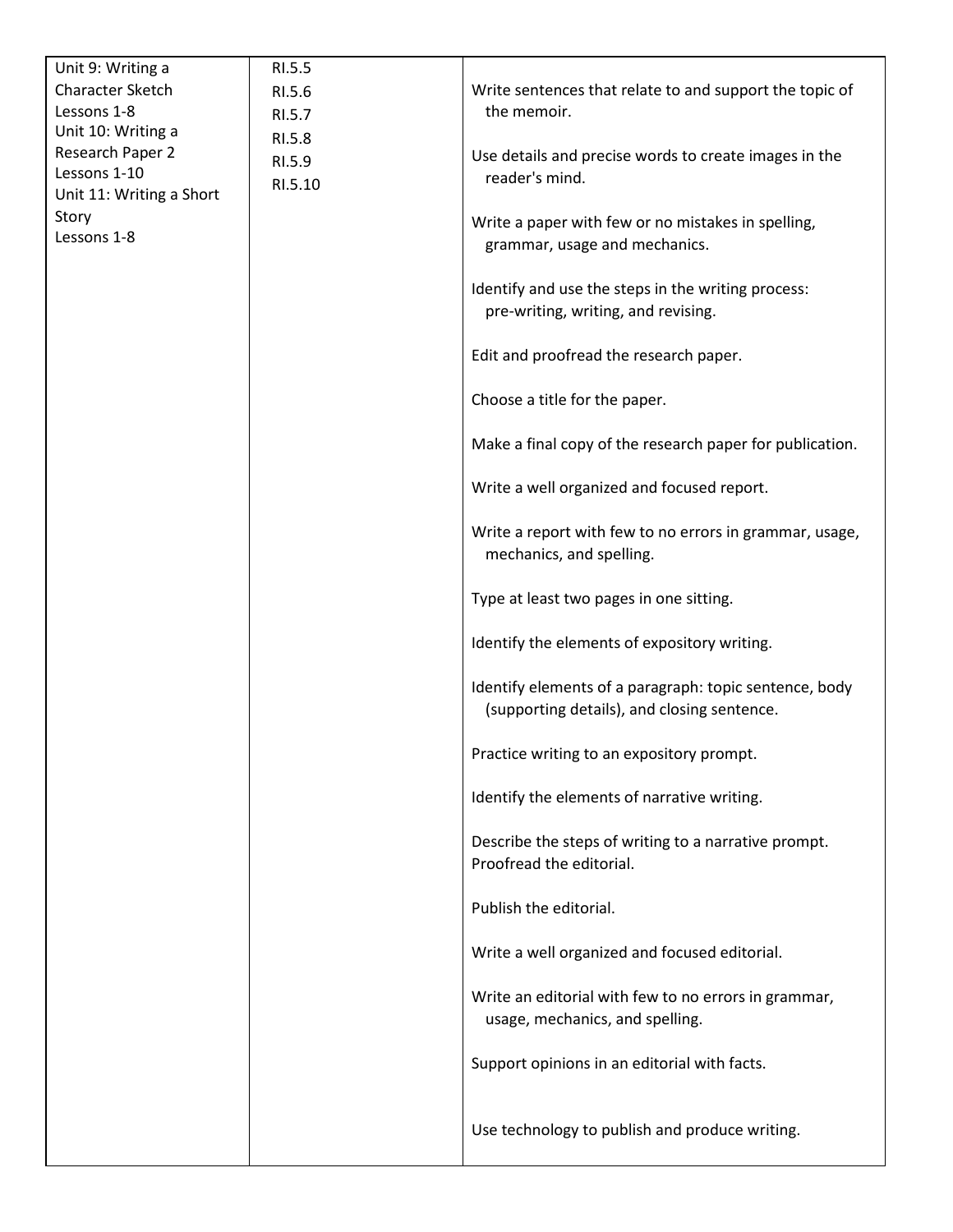|                        |         | Collaborate with peers for feedback.                                      |
|------------------------|---------|---------------------------------------------------------------------------|
|                        |         | Write a note card with the main points of the speech.                     |
|                        |         | Deliver the speech from memory to an audience.                            |
|                        |         | Identify the parts of a business letter.                                  |
|                        |         | Define the purposes of a business letter.                                 |
|                        |         | Analyze a business letter.                                                |
|                        |         | Address an envelope for a business letter.                                |
|                        |         | Revise the content and organization of the compare and<br>contrast essay. |
|                        |         | Proofread the essay.                                                      |
|                        |         | Define a character sketch.                                                |
|                        |         | Choose a subject for a character sketch.                                  |
|                        |         | Freewrite to generate ideas for the character sketch                      |
|                        |         | Narrow the topic so it is manageable.                                     |
|                        |         | Prepare bibliography cards.                                               |
|                        |         | Revise the beginning and ending of the story.                             |
|                        |         | Include imagery in the short story.                                       |
|                        |         | Add a simile or metaphor to the story.                                    |
|                        |         |                                                                           |
|                        |         |                                                                           |
|                        |         |                                                                           |
|                        |         |                                                                           |
|                        |         |                                                                           |
| Language Skills 5: GUM | L.5.1   | Use periods to end declarative and most imperative                        |
| Unit 1: Punctuation    | L.5.1.a | sentences.                                                                |
| Lessons 1-9            | L.5.1.b |                                                                           |
| Unit 2: Nouns Lessons  | L.5.1.c | Use periods after most abbreviations.                                     |
| $1 - 12$               | L.5.1.d |                                                                           |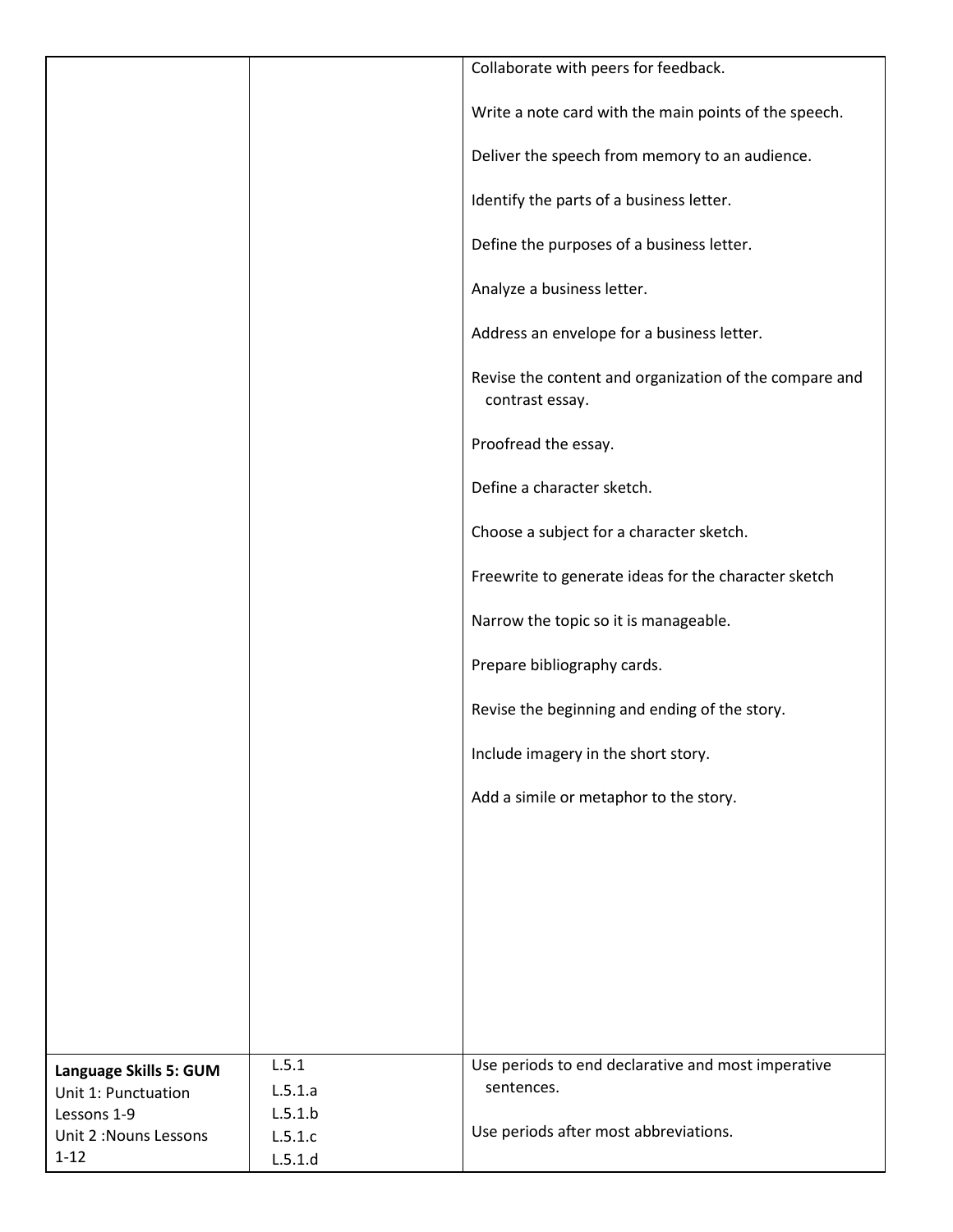| Unit 3: Pronouns I           |         | Use a comma after yes or no when they begin a sentence.                          |
|------------------------------|---------|----------------------------------------------------------------------------------|
| Lessons 1-8                  | L.5.2   |                                                                                  |
| Unit 4: Pronouns II          | L.5.2.a | Use commas to set off words in direct address.                                   |
| Lessons 1-8                  | L.5.2.b |                                                                                  |
| Unit 5: Adjectives           | L.5.2.c | Use exclamation points to end exclamatory and some                               |
| Lessons 1-6                  | L.5.2.d | imperative sentences.                                                            |
| Unit 6: Verbs I              |         |                                                                                  |
| Lessons 1-10                 | L.5.3.a | Use question marks to end interrogative sentences. Use                           |
| Unit 7: Verbs II             | L.5.3   | commas and quotation marks to set off direct                                     |
| Lessons 1-7                  | L.5.6   | quotations in sentences.                                                         |
| Unit 8: Verbs III            |         |                                                                                  |
| Lessons 1-8                  |         |                                                                                  |
| Unit 9: Adverbs              |         | Use quotation marks before and after each part of a<br>divided direct quotation. |
| Lessons 1-9                  |         |                                                                                  |
| Unit 10: Prepositions,       |         |                                                                                  |
| Conjunctions, and            |         | Use a question mark or exclamation point to end                                  |
| Interjections Lessons 1-8    |         | interrogative or exclamatory direct quotations.                                  |
| Unit 11: Prepositions,       |         |                                                                                  |
| Conjunctions, and            |         | Use a period to end a declarative direct quotation that                          |
| Interjections II Lessons 1-6 |         | comes at the end of a sentence.                                                  |
| Unit 12: Sentences           |         |                                                                                  |
| Lessons 1-14                 |         | Use commas to separate words in a series, after the                              |
|                              |         | salutation and complimentary close of a letter, and to                           |
|                              |         | punctuate dates and geographical names.                                          |
|                              |         |                                                                                  |
|                              |         | Capitalize the first words of sentences, direct quotations,                      |
|                              |         | and lines of poetry.                                                             |
|                              |         |                                                                                  |
|                              |         | Capitalize proper nouns, proper adjectives, and their                            |
|                              |         | abbreviations.                                                                   |
|                              |         |                                                                                  |
|                              |         | Capitalize names of deities and sacred books.                                    |
|                              |         |                                                                                  |
|                              |         | Capitalize north, south, east, and west when they refer to                       |
|                              |         | specific sections of a country.                                                  |
|                              |         |                                                                                  |
|                              |         | Demonstrate mastery of the knowledge and skills taught                           |
|                              |         | in this unit.                                                                    |
|                              |         |                                                                                  |
|                              |         | Use periods to end declarative and some imperative                               |
|                              |         | sentences.                                                                       |
|                              |         |                                                                                  |
|                              |         |                                                                                  |
|                              |         | Use periods after initials and most abbreviations.                               |
|                              |         |                                                                                  |
|                              |         | Use commas to set off words in direct address, and yes or                        |
|                              |         | no when they begin a sentence.                                                   |
|                              |         |                                                                                  |
|                              |         | Use commas before the conjunctions and, but, and or to                           |
|                              |         | join two sentences.                                                              |
|                              |         |                                                                                  |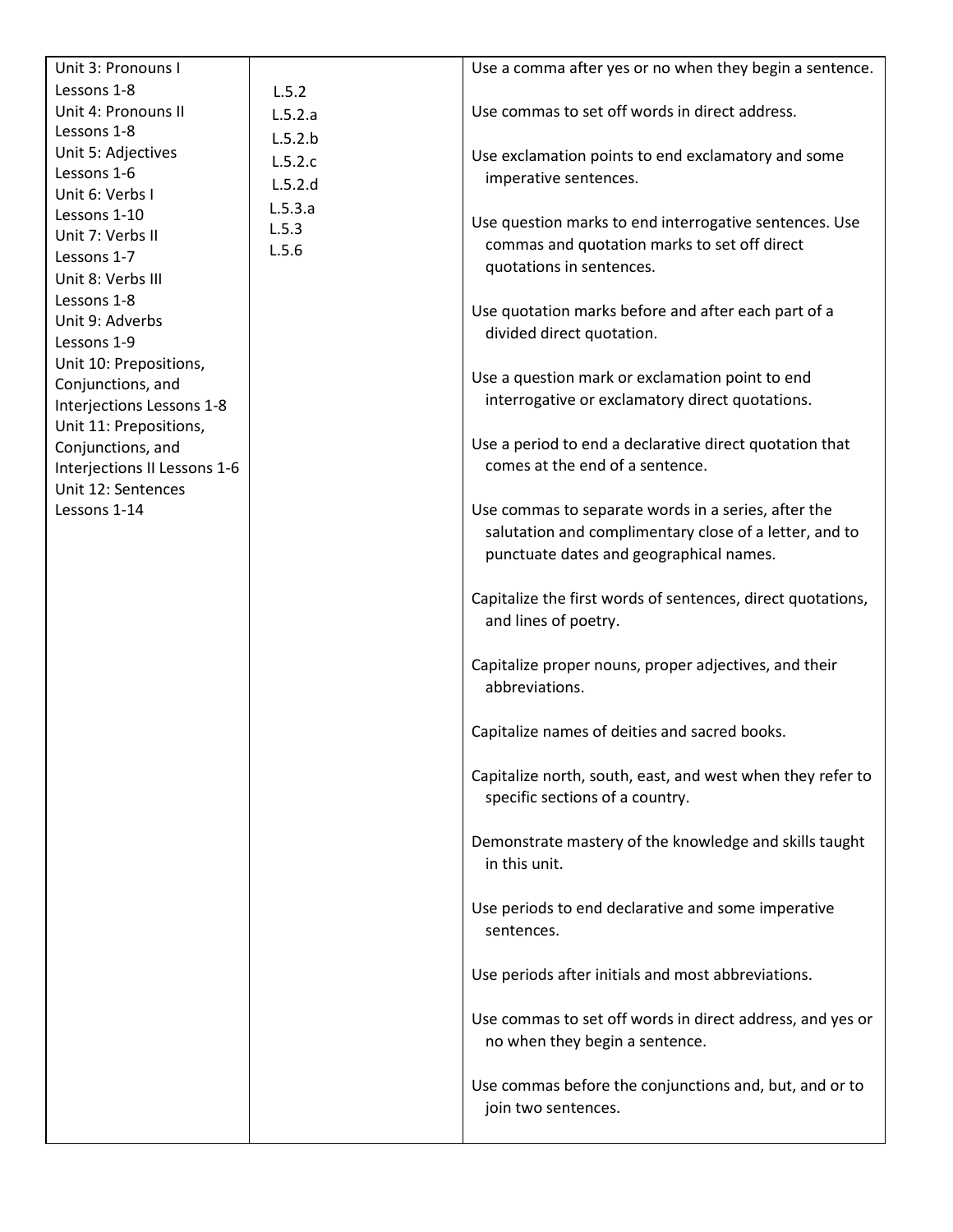| Use underlining for the titles of books, movies, and works<br>of art when written out by hand. |
|------------------------------------------------------------------------------------------------|
|                                                                                                |
| Capitalize important words in creative titles.                                                 |
| Capitalize the first word of the salutation and                                                |
| complimentary close of a letter, and capitalize the                                            |
| name of the person addressed.                                                                  |
| Italicize the titles of books, movies, and works of art in                                     |
| print.                                                                                         |
| Identify whether a group of words is a sentence or a                                           |
| fragment.                                                                                      |
|                                                                                                |
| Identify the kind of sentence: declarative, interrogative,<br>imperative, or exclamatory.      |
| Identify the verb in a sentence.                                                               |
|                                                                                                |
| Identify the simple subject in a sentence.                                                     |
| Identify the modifiers in a sentence.                                                          |
| Identify the part of speech of each word in a sentence.                                        |
| Identify nouns as subjects, subject complements, direct                                        |
| objects, objects of prepositions, or direct address.                                           |
| Analyze the components of sentences.                                                           |
| Identify nouns as common or proper.                                                            |
| Identify possessive nouns as singular or plural.                                               |
| Identify the role a noun is playing in a sentence: subject,                                    |
| direct object, subject complement, object of                                                   |
| preposition, or direct address. Distinguish between                                            |
| common and proper nouns.                                                                       |
| Form singular and plural possessive nouns.                                                     |
| Identify nouns as singular or plural.                                                          |
|                                                                                                |
| Identify and use nouns as subjects.                                                            |
| Identify and use nouns as subject complements.                                                 |
| Identify and use nouns as direct objects.                                                      |
| Identify and use nouns as objects of a preposition.                                            |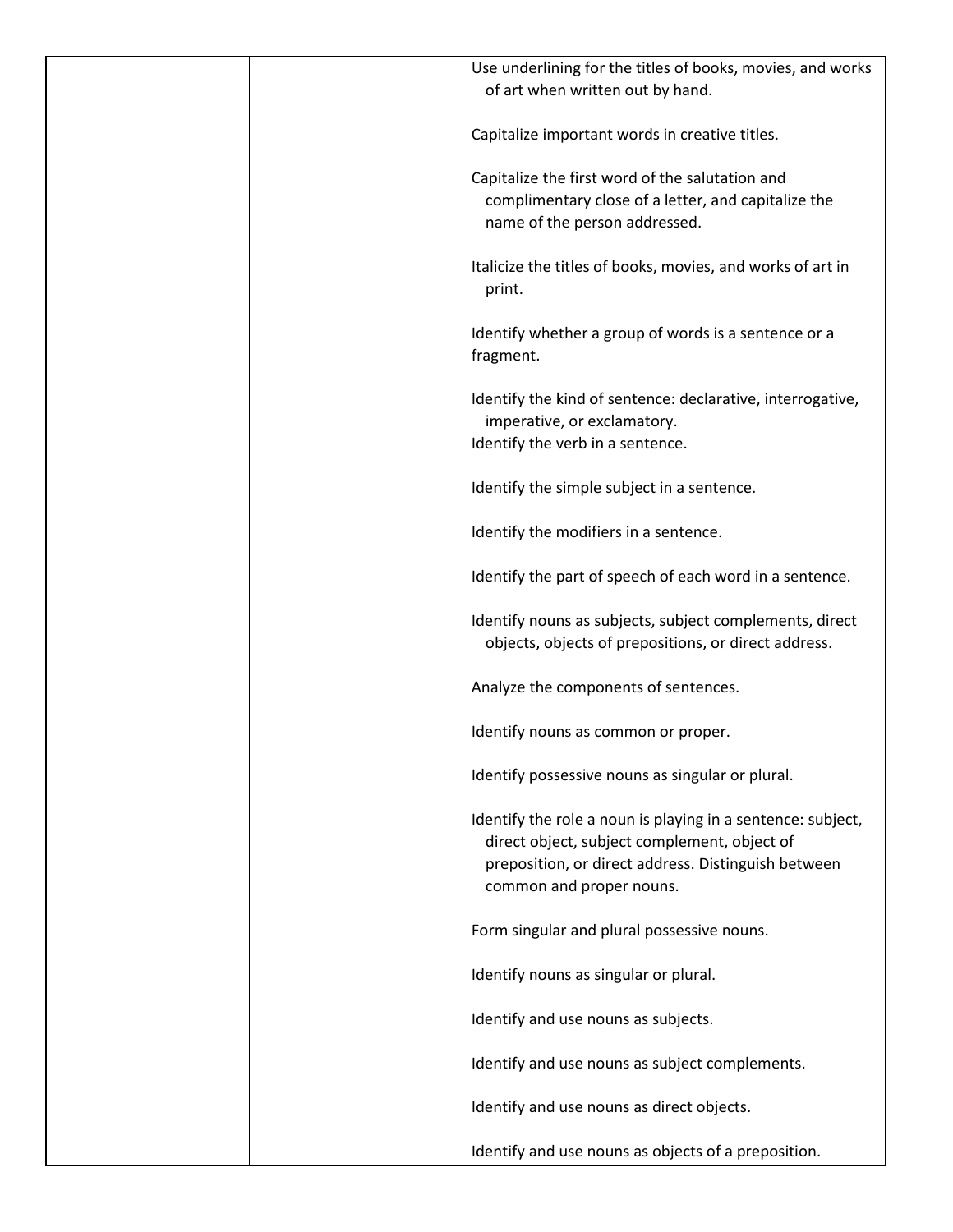| Identify and use nouns in direct address.                                          |
|------------------------------------------------------------------------------------|
| Distinguish between direct objects and objects of a<br>preposition.                |
| Identify and use singular and plural nouns.                                        |
| Use possessive pronouns in sentences.                                              |
| Use personal pronouns in sentences.                                                |
| Form proper adjectives from proper nouns.                                          |
| Use correct forms of demonstrative adjectives to<br>complete sentences.            |
| Use action verbs in sentences.                                                     |
| Use does, doesn't, do, and don't correctly in sentences.                           |
| Form contractions by joining a pronoun and a verb.                                 |
| Use proper and common adjectives in sentences.                                     |
| Use definite and indefinite articles in sentences.                                 |
| Use possessive adjectives in sentences.                                            |
| Use adjectives that tell how many.                                                 |
| Use positive, comparative, and superlative adjectives in<br>sentences.             |
| Diagram sentence to show the parts of speech and how<br>they relate to each other. |
| Identify verb phrases in sentences.                                                |
| Use the correct principal parts of verbs.                                          |
| Identify and use the correct tenses of verbs.                                      |
| Make verbs agree with subjects.                                                    |
| Identify verbs as transitive or intransitive.                                      |
| Identify and use adverbs of time, place, and manner in<br>sentences.               |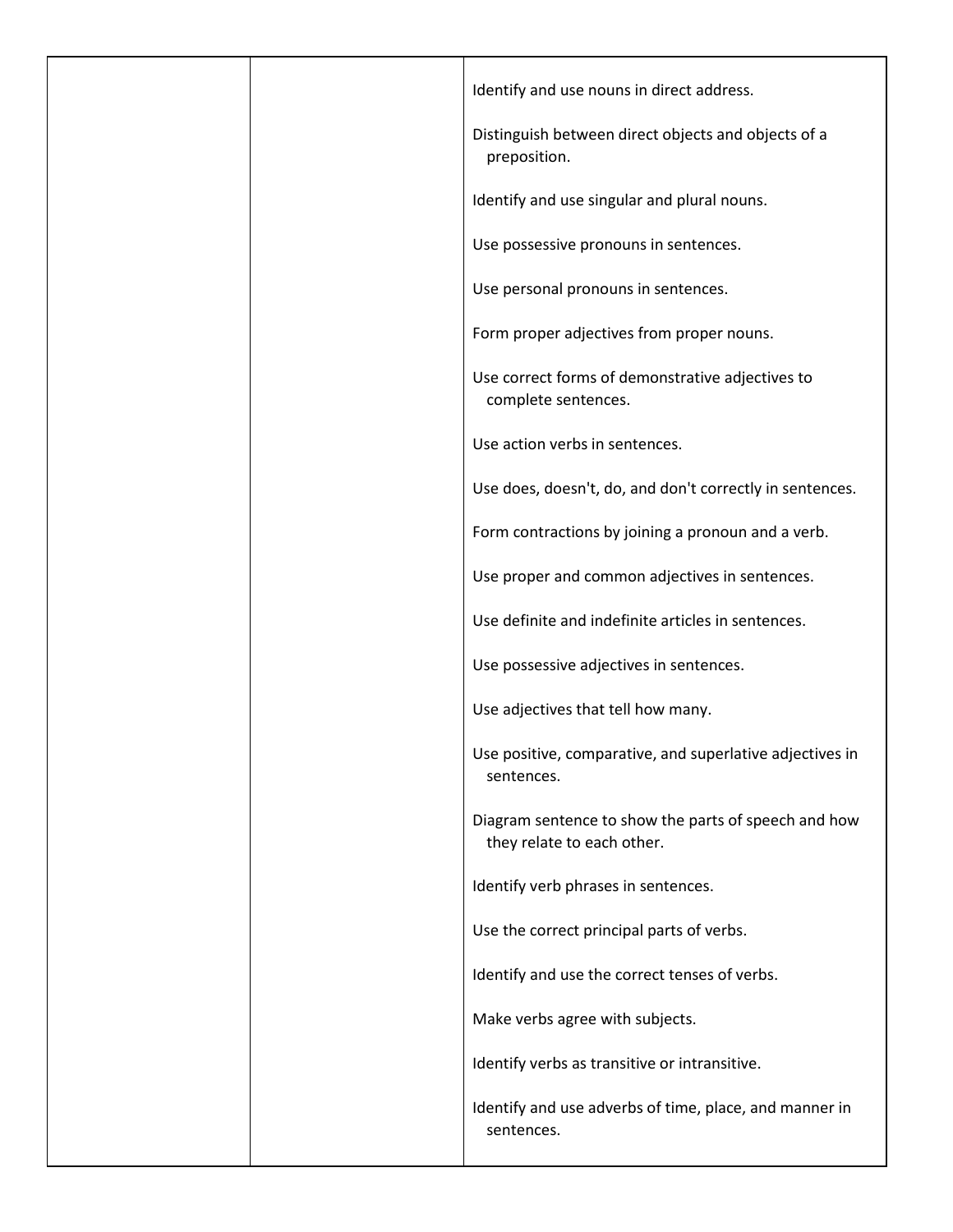| Identify linking verbs in sentences.                                                                |
|-----------------------------------------------------------------------------------------------------|
| Use forms of let, leave, teach, learn, lie, lay, sit, and set<br>correctly in sentences.            |
| Identify subject complements in sentences and label as<br>nouns, pronouns, or adjectives.           |
| Use verbs that agree with their subjects in person and<br>number.                                   |
| Distinguish between adjectival and adverbial phrases in<br>sentences.                               |
| Identify conjunctions and the elements they join:<br>subjects, verbs, direct objects, or sentences. |
| Name the emotion expressed by an interjection.                                                      |
| Use appropriate interjections in sentences                                                          |
| Use between, among, from, and off correctly in<br>sentences.                                        |
| Identify adverbial phrases and the verbs they modify in<br>sentences.                               |
| Use prepositional phrases in sentences.                                                             |
| Identify adjectival phrases and the nouns they modify in<br>sentences.                              |
| Use conjunctions to form compound subjects.                                                         |
| Use conjunctions to form compound predicates.                                                       |
| Use conjunctions to form compound direct objects.                                                   |
| Use conjunctions to form compound sentences.                                                        |
| Combine sentences to form one sentence with a<br>compound predicate.                                |
| Use compound direct objects to complete sentences.                                                  |
| Combine sentences to form one sentence with a<br>compound subject.                                  |
| Identify sentences as in natural or inverted order.                                                 |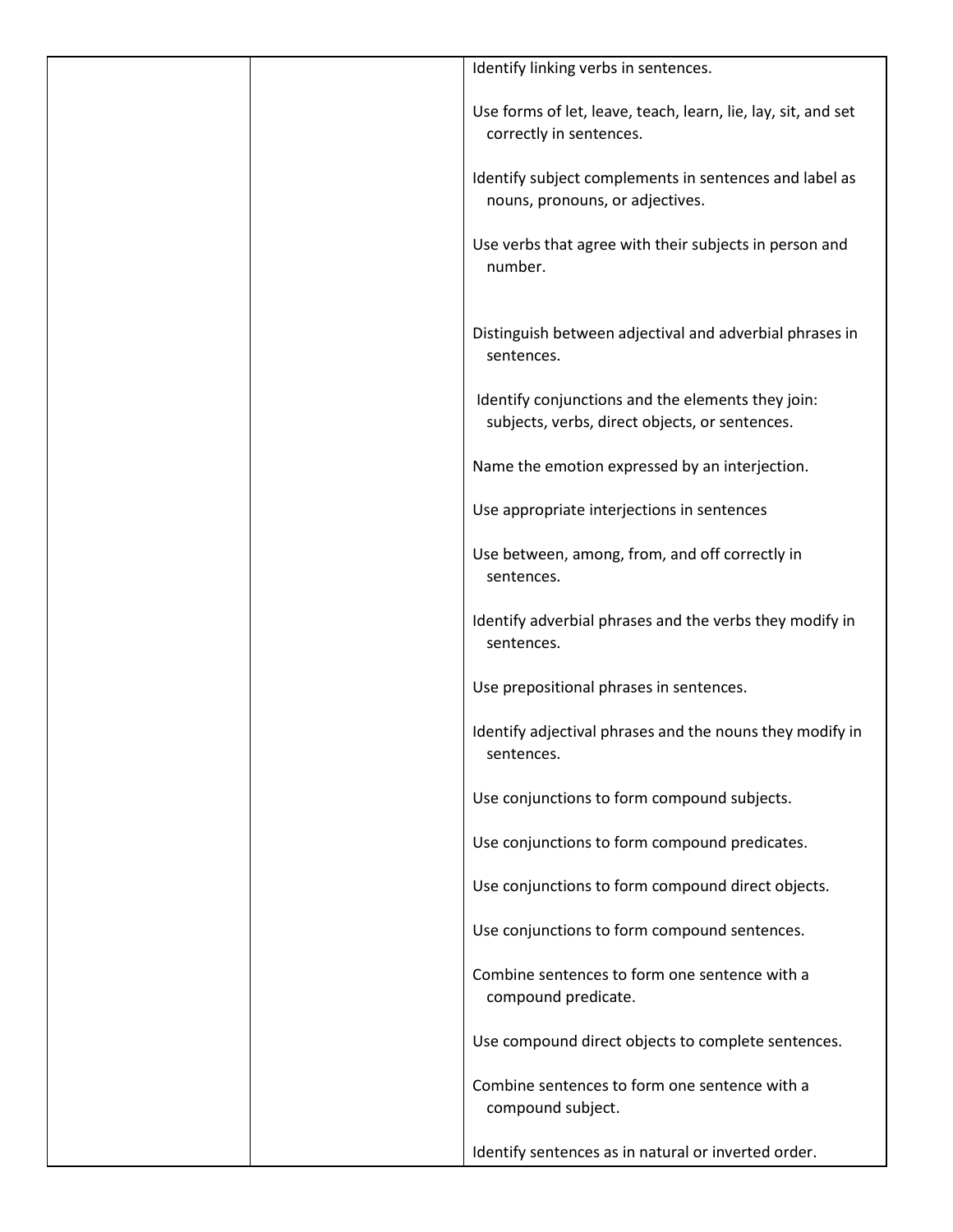|                                                     |               | Use appropriate interjections to introduce sentences.                        |
|-----------------------------------------------------|---------------|------------------------------------------------------------------------------|
|                                                     |               | Identify conjunctions and compound simple predicates in<br>sentences.        |
|                                                     |               |                                                                              |
| Literature 5                                        | L.5.1         | Identify alliteration.                                                       |
| Unit 1: Lessons Learned                             | $L.5.1.a-e$   |                                                                              |
| Lessons 1-11                                        | L.5.2         | Demonstrate knowledge of major characters, incidents,                        |
| Unit 2: Mostly Heroes<br>Lessons 1-12               | $L.5.2.a-e$   | and terms.                                                                   |
| Unit 3: The Prince and the                          | L.5.3         |                                                                              |
| Pauper                                              | L.5.3.a       | Identify simile.                                                             |
| Lessons 1-4                                         | L.5.4.c       |                                                                              |
| Unit 4: Seasonal Change                             | L.5.5b        | Use facts and details from the story to discuss choices                      |
| Lessons 1-5                                         | L.5.6         | and consequences.                                                            |
| <b>Unit 5: Curious Creatures</b>                    | RF.5.3        |                                                                              |
| Lessons 1-10                                        | RF.5.3a       | Make inferences and draw conclusions.                                        |
| Unit 6: Critical Skills                             | RF.5.4        |                                                                              |
| Unit 7: Make Novel                                  | RF.5.4a-c     | Distinguish between fact and opinion.                                        |
| Choice                                              | <b>RL.5.1</b> |                                                                              |
| Unit 8:Stories from the                             | RL.5.2        | Identify main idea and details.                                              |
| Bible Lessons 1-7                                   | RL.5.3        |                                                                              |
| Unit 9: Early American                              |               | Identify personification.                                                    |
| Lives Lessons 1-14                                  | RL.5.4        |                                                                              |
| Unit 10: Stories of                                 | RL.5.5        | Identify rhyme scheme.                                                       |
| Washington Irving<br>Lessons 1-7                    | RL.5.6        |                                                                              |
| Unit 11: Critical Skills                            | <b>RL.5.7</b> | Identify metaphor.                                                           |
| Assignment                                          | RL.5.9        |                                                                              |
| Sessions 1-3                                        | RL.5.10       | Identify the theme.                                                          |
| Unit 12: Passing Moments                            | SL.5.1.a      |                                                                              |
| Lessons 1-5                                         | SL.5.1        | Compare and contrast information.                                            |
| Unit 13: Semester Review                            | $SL.5.1a-d$   |                                                                              |
| Unit 14: 14   Didn't Know                           | SL.5.2        | Distinguish between literal and figurative language.                         |
| That! Lessons 1-6                                   | SL.5.3        |                                                                              |
| Unit 15: Make Novel                                 | SL.5.4        | Interpret poetry and support interpretations with<br>evidence from the text. |
| Choice                                              | RI.5.1        |                                                                              |
| Unit 16: William                                    | RI.5.2        |                                                                              |
| Shakespeare                                         | RI.5.3        | Identify characters from passages from the text.                             |
| Lessons 1-8                                         | RI.5.4        |                                                                              |
| Unit 17: Investigate an                             | RI.5.5        | Identify the tone of the poem.                                               |
| <b>Inventor Lessons</b><br>Unit 18: Critical Skills | RI.5.6        |                                                                              |
|                                                     | RI.5.7        | Identify the setting.                                                        |
| <b>Assignment Sessions 1-3</b>                      | RI.5.8        | Identify the author's purpose.                                               |
| Unit 19: Don Quixote                                | RI.5.9        |                                                                              |
| Lessons 1-6                                         | RI.5.10       |                                                                              |
| Unit 20: Make Novel                                 | W.5.2         | Compare and contrast literary selections and characters.                     |
| Choice Session 1-9                                  |               |                                                                              |
| Unit 21: Sherlock Holmes                            | W.5.2.a-e     | Demonstrate comprehension of text.                                           |
| Lessons Lessons 1-7                                 | W.5.4         |                                                                              |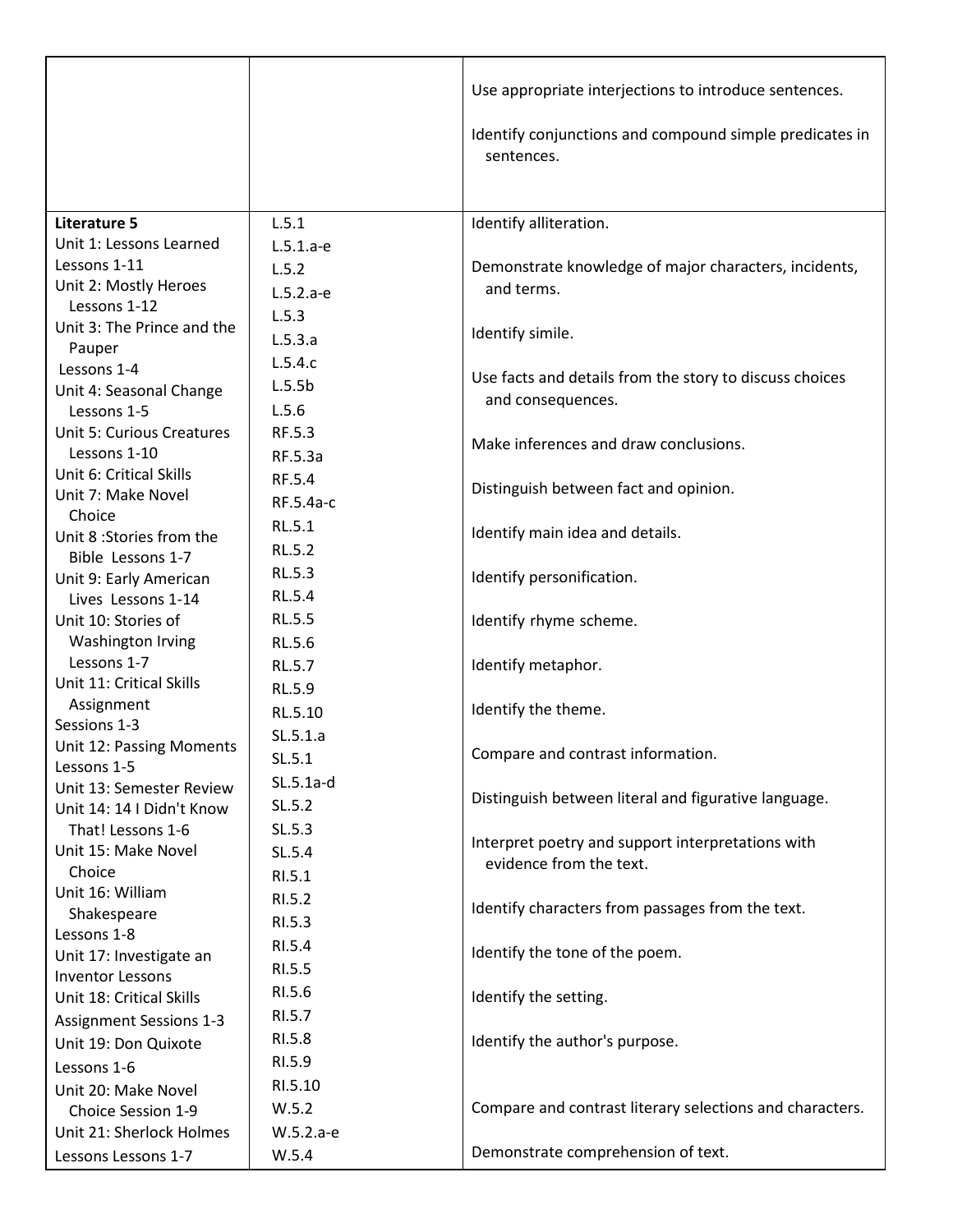| Unit 22: American                        | W.5.9  |                                                                                |
|------------------------------------------|--------|--------------------------------------------------------------------------------|
| Themes Lessons 1-5                       | W.5.10 | Demonstrate knowledge of major characters, incidents,                          |
| Unit 23: Life Stories                    |        | and terms.                                                                     |
| Lessons 1-5                              |        |                                                                                |
| Unit 24: American Tall                   |        | Compare and contrast characters.                                               |
| Tales Lessons 1-8<br>Unit 25: Make Novel |        |                                                                                |
| Choice Session 1-9                       |        | Use facts and details from the story to discuss choices                        |
| Unit 26: Semester Review                 |        | and consequences.                                                              |
| and Assessment                           |        |                                                                                |
|                                          |        | Make inferences and draw conclusions.<br>Distinguish between fact and opinion. |
|                                          |        |                                                                                |
|                                          |        | Identify main idea and details.                                                |
|                                          |        | Identify rhyme scheme.                                                         |
|                                          |        | Identify the theme.                                                            |
|                                          |        | Describe characters based on evidence in the text.                             |
|                                          |        | Distinguish between literal and figurative language.                           |
|                                          |        | Identify an author's purpose.                                                  |
|                                          |        | Identify the tone of the poem.                                                 |
|                                          |        | Identify the setting.                                                          |
|                                          |        | Identify theme.<br>Compare and contrast literary selections and characters.    |
|                                          |        | Demonstrate comprehension of text.                                             |
|                                          |        | Identify a lesson learned based on a character.                                |
|                                          |        | Compare and contrast characters.                                               |
|                                          |        | Identify choices and consequences.                                             |
|                                          |        | Identify personification.                                                      |
|                                          |        | Identify metaphor.                                                             |
|                                          |        | Describe a character using evidence from text.                                 |
|                                          |        | Describe characters based on evidence in the text.                             |
|                                          |        | Distinguish between literal and figurative language.                           |
|                                          |        | Describe tone.                                                                 |